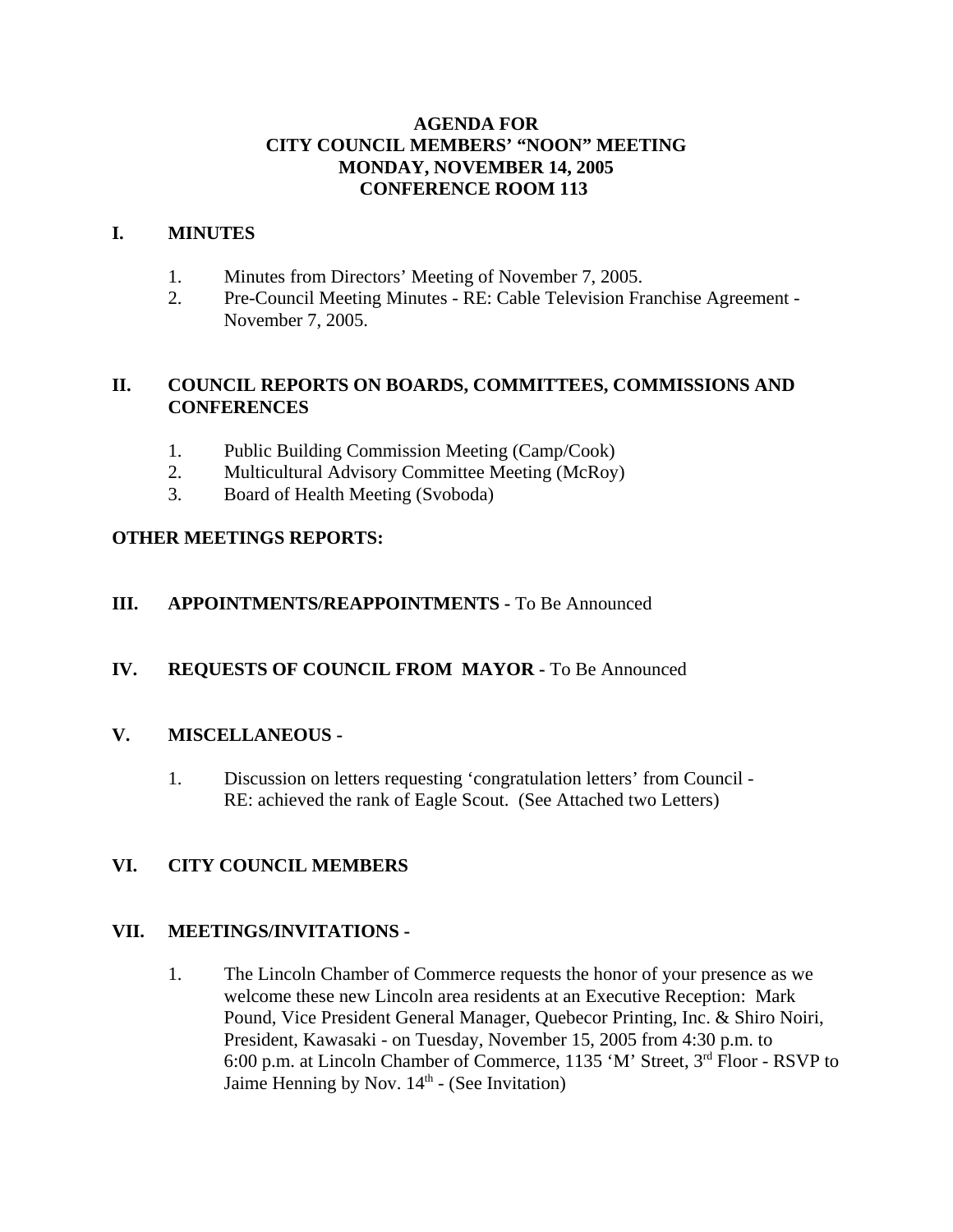- 2. Performance Automotive Group -Thumbs Up! For Clean Air! StarTran Clean Air Program - Press Conference - Buffet Luncheon (for the official launch of the participation of Performance Automotive Group to the CityHome program) - on Thursday, November 17, 2005 at Noon - at Performance Toyota, 6320 Telluride Drive - RSVP by E-mail to info@cityhome.info - (See Invitation)
- 3. The Lower Platte River Corridor Alliance (LPRCA) Meeting on Tuesday, November 15, 2005 at 9:30 a.m. at Lower Platte North Natural Resources District, 511 Commercial Park Road, Wahoo, NE - (See Invitation)
- 4. On behalf of the Lincoln-Lancaster County Homeless Coalition inviting you to an informal gathering, on Friday, November 18, 2005 from 9:00 a.m. to 10:30 a.m. at Matt Talbot Kitchen & Outreach, 1911 "R" Street - RSVP by Nov. 11<sup>th</sup> to 434-5528 or by E-mail - (See Invitation)
- 5. Turner Ditch Watershed Open House on Tuesday, November 15, 2005 at Lincoln NorthStar High School, 5801 N. 33<sup>rd</sup> Street from 5:30 p.m. to 7:00 p.m. Presentation at 5:30 p.m. - In the Media Center to the right of the main entrance - (See Invitation)
- 6. Invited to join E&A as the... Huskers vs. Wildcats Pre-Game Tailgating on Saturday, November 12, 2005 at 10:00 a.m. - Kick-Off at 1:00 p.m. - at 850 "S" Street Parking Lot - (See Invitation)
- 7. Fall 2005 Lincoln Police Department Academy Graduation & Awards Ceremony on Wednesday, November 30, 2005 at 7:00 p.m. at the Holiday Inn Downtown - Reception Following - (See Invitation)
- 8. E-Mail Invitation Film "Wal-Mart: High Cost of Low Price" scheduled for: Wednesday, November 16, 2005 at 6:30 p.m. AND Sunday, November 20, 2005 at 7:00 p.m. at the Unitarian Church, 6300 A Street - (See Invitation)

# **VIII. ADJOURNMENT**

ca111405/tjg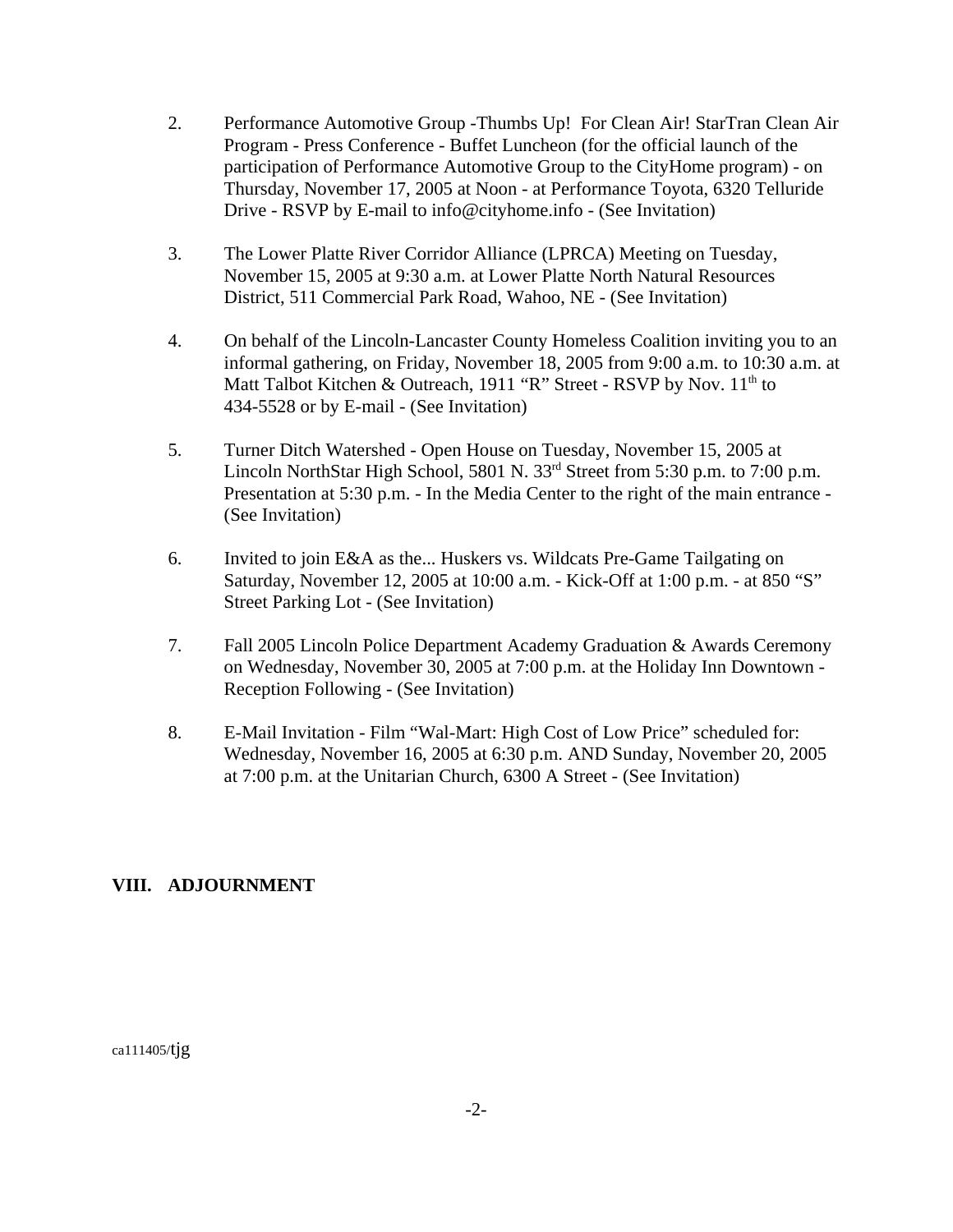**City Council** City of Lincoln 575 S.  $10^{th}$  Street Lincoln, NE 68508

**RECEIVEL** NOV 04 2005 CITY COUNCIL

Dear City Council:

Eagle Scout Alex Bohlmann will be honored at an Eagle Court of Honor on December 4, 2005. Would you please be so kind as to send a letter of greeting to be presented to him during his Court of Honor? All letters and certificates received will be read and displayed for the guests to see. They will then be placed in a keepsake binder and presented to the Scout.

Please address your letter to the Eagle Scout in care of the following address.

Alex Bohlmann 16801 So. 72<sup>nd</sup> St. Hickman, NE 68372 Troop 8 - Cornhusker Council Thank you for helping us acknowledge this very special event.

Sincerely, Under Bornemon

Linda Bohlmann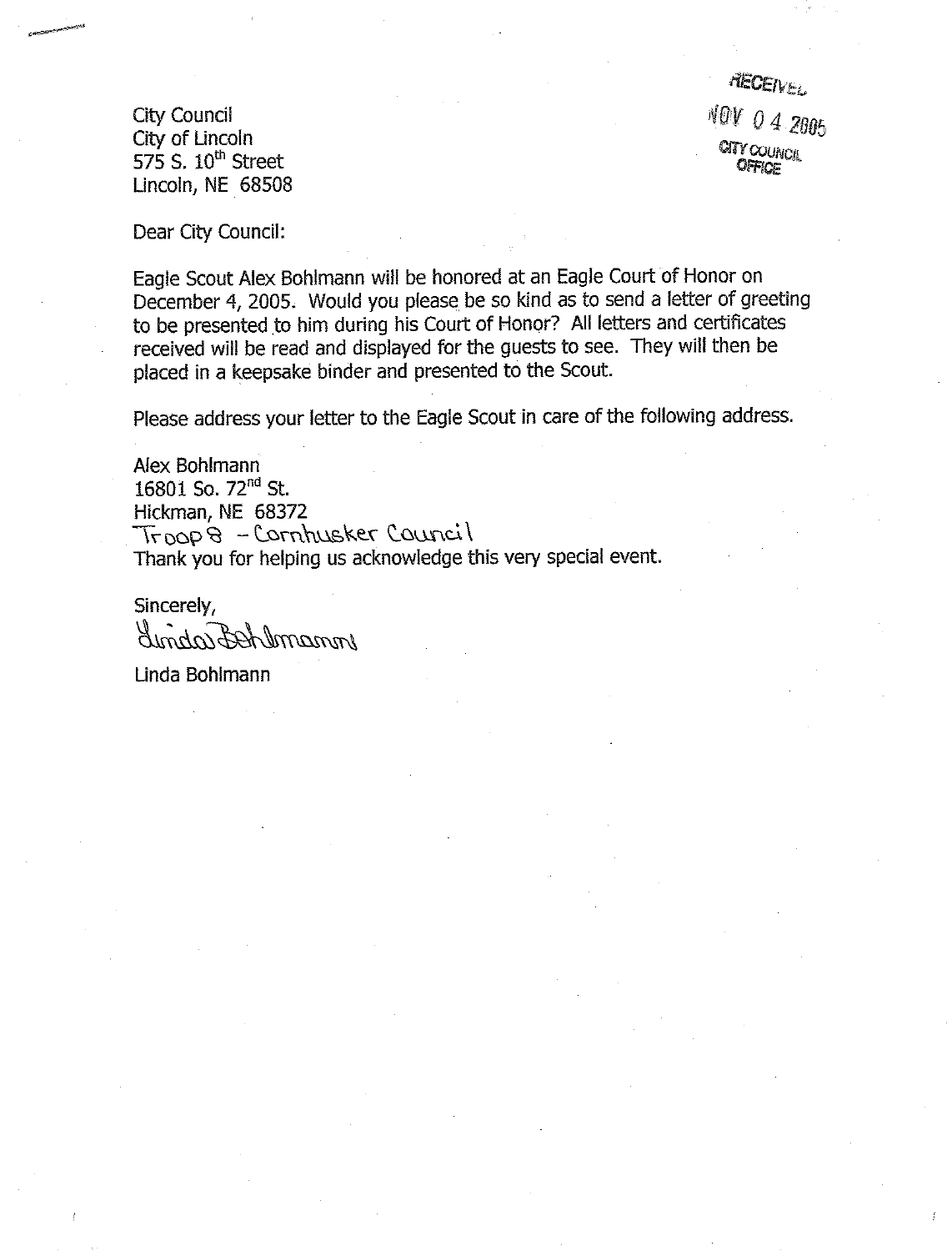City Council City of Lincoln 575 S. 10<sup>th</sup> Street Lincoln, Nebraska 58508



October 1, 2005

Dear City Council,

Scout Graham Thurber has achieved the rank of Eagle Scout and will be awarded His Eagle Scout Badge on December 4, 2005 at an Eagle Court of Honor. During the Court of Honor portions of the letters of congratulation will be read. I know he would appreciate a letter of congratulation from you. Would you send any letters to

Graham Thurber 7140 Oxford Road Lincoln, NE 68506

Thank you for helping us acknowledge this young man on a very important award.

Sincerely,

Mehalf & Pamela Thurles

Michael and Pamela Thurber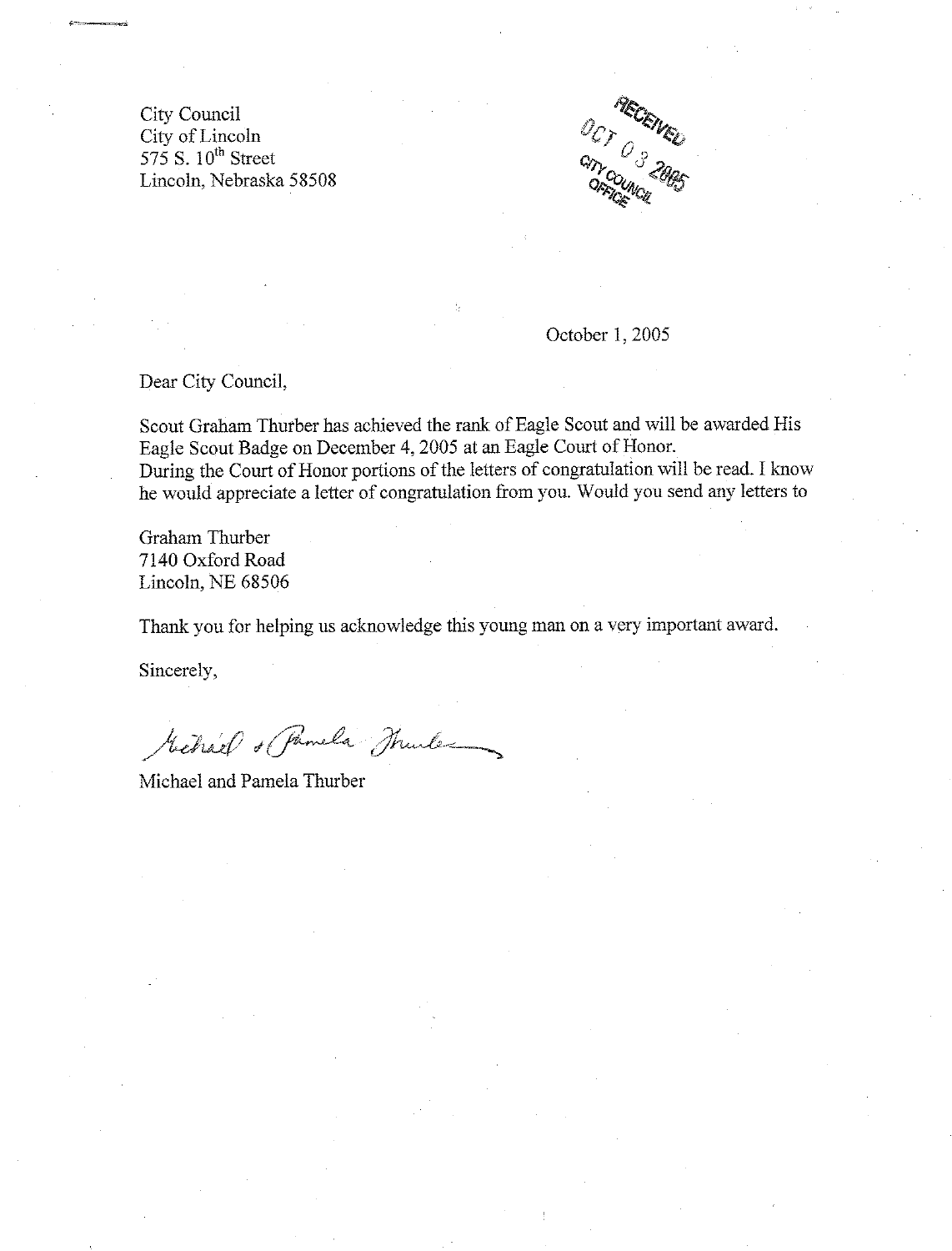### **MINUTES CITY COUNCIL MEMBERS' "NOON" MEETING MONDAY, NOVEMBER 14, 2005 CONFERENCE ROOM 113**

**Council Members Present:** Ken Svoboda, Chair; Patte Newman, Vice-Chair; Jon Camp, Jonathan Cook, Dan Marvin; Annette McRoy, Robin Eschliman.

**Others Present:** Mark Bowen, Ann Harrell, Rick Hoppe, Mayor's Office; Dana Roper, City Attorney; Tammy Grammer, City Council Staff and Deena Winter, Lincoln Journal Star Representative.

### **I. MINUTES**

- 1. Minutes from Directors' Meeting of November 7, 2005.
- 2. Pre-Council Meeting Minutes RE: Cable Television Franchise Agreement November 7, 2005.

Chair Ken Svoboda, by acclamation of the Chair, approved the minutes. No objections were offered, the minutes were approved as presented.

### **II. COUNCIL REPORTS ON BOARDS, COMMITTEES, COMMISSIONS AND CONFERENCES**

1. **Public Building Commission Meeting** (Camp/Cook) — Mr. Cook reported every meeting they have some changes to the Health Department orders.

They had an update regarding the lower level of the Hall of Justice. They were hoping to have the electricity in over the Thanksgiving holiday weekend, but it does not look like Square D will be ready. So that may end up beginning around Christmas instead, they're going to try to do what they can to get it done sooner. Mark Bowen mentioned there was a conference call this morning between Building Commission Don Killeen, the insurance company and Square D trying to figure out if they can do that or not so there might be an update today. Mr. Cook reported the north elevators are completed, 5 of the 6 elevators are running in the building now. Adding, the Sheriffs carpet is in, and the new water line is in. They have discussed adding maybe sunk pumps and sensors for water in the future. He thinks they are raising the seal of the door so you can step over the threshold so that water will flow out the doors of the building before it flows down the stairs and into the equipment room.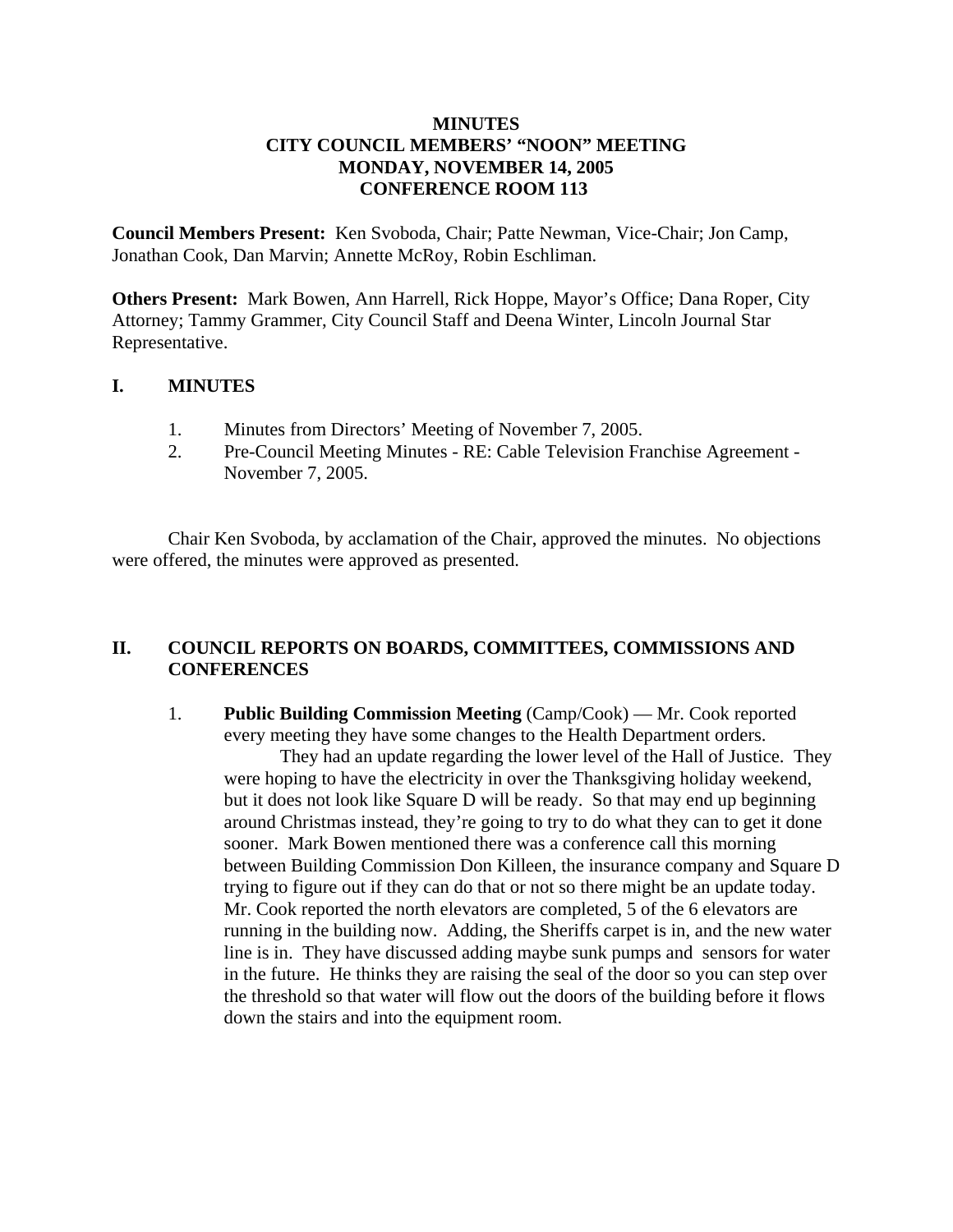The Resolution on the bonds for the Courthouse Plaza is before them and our cost at this time is a little higher than the Health Department because rates have gone up. It's about 4.9% and the Health Department was approximately 4.3%. They have to have debt reserve that helps them get a little lower interest rate which is why the number is higher than the cost of the building because they have a debt reserve and some other things. They also had a structural engineering report on the building and it's in good shape.

They talked about the 'K' Street Complex for a long time and then they also went into executive session to discuss some of the issues. Mr. Cook stated the Public Building Commission has a lease through 2014. Mr. Cook asked if somebody could clarify the State lease does it run through 2016 or is it actually expiring when the Building Commission lease is expiring? Dana Roper responded by its terms it runs to 2016, and he doesn't know the explanation. Mr. Cook stated there seems to be a difference of opinion about how much storage space is left in the building depending on which State official you talk to and so they may get an official letter about it. The closing date will be subject to negotiation before they go forward with this and District Energy is still doing a study on impact on their system and it will be weeks before that is done.

The Star City Holiday Parade will stage in the north parking lot instead of under the County-City Building.

Mr. Marvin commented being a newbie is it unusual that two of our seven members can learn information of what will assist them in voting on a project that is going to come to this body, but then the other five of them know less is that normal. Dana Roper responded when it comes to Council, he thinks about everything is open for discussion. Much of the discussion in executive session would be such that it would be acceptable to have it presented at the public hearing and would be able to ask about it at the public hearing. Mr. Cook commented there are certain things such as the appraisal they were told they could not see unless it was in executive session, he doesn't know that maybe the same with the Council Members. He's not sure that there's a willingness to release the appraisal publicly even during the discussions to the Council. Mr. Roper replied that's true. Mr. Cook commented there were also discussions regarding legal issues that may or may not be things that should be discussed publicly. Mr. Roper commented the Board did not get those answers either. Mr. Cook commented they talked about them. Mr. Roper commented you can talk about them you just may not get answers.

Ms. Eschliman questioned regarding the appraisals not being made public. Ms. Eschliman commented they can not do an appraisal without public information that's how you form your appraisal so everything in the appraisal would be available on the Assessor's website or by interviewing the people that the Assessors interviewed. Why is it such top secret in Commercial Real Estate if the seller has an appraisal he shares it with the buyer and they argue about what they are going to pay for it and there's an arrange of values? Mr. Roper replied the numbers are available what you do with the numbers is what's critical, anybody can go to the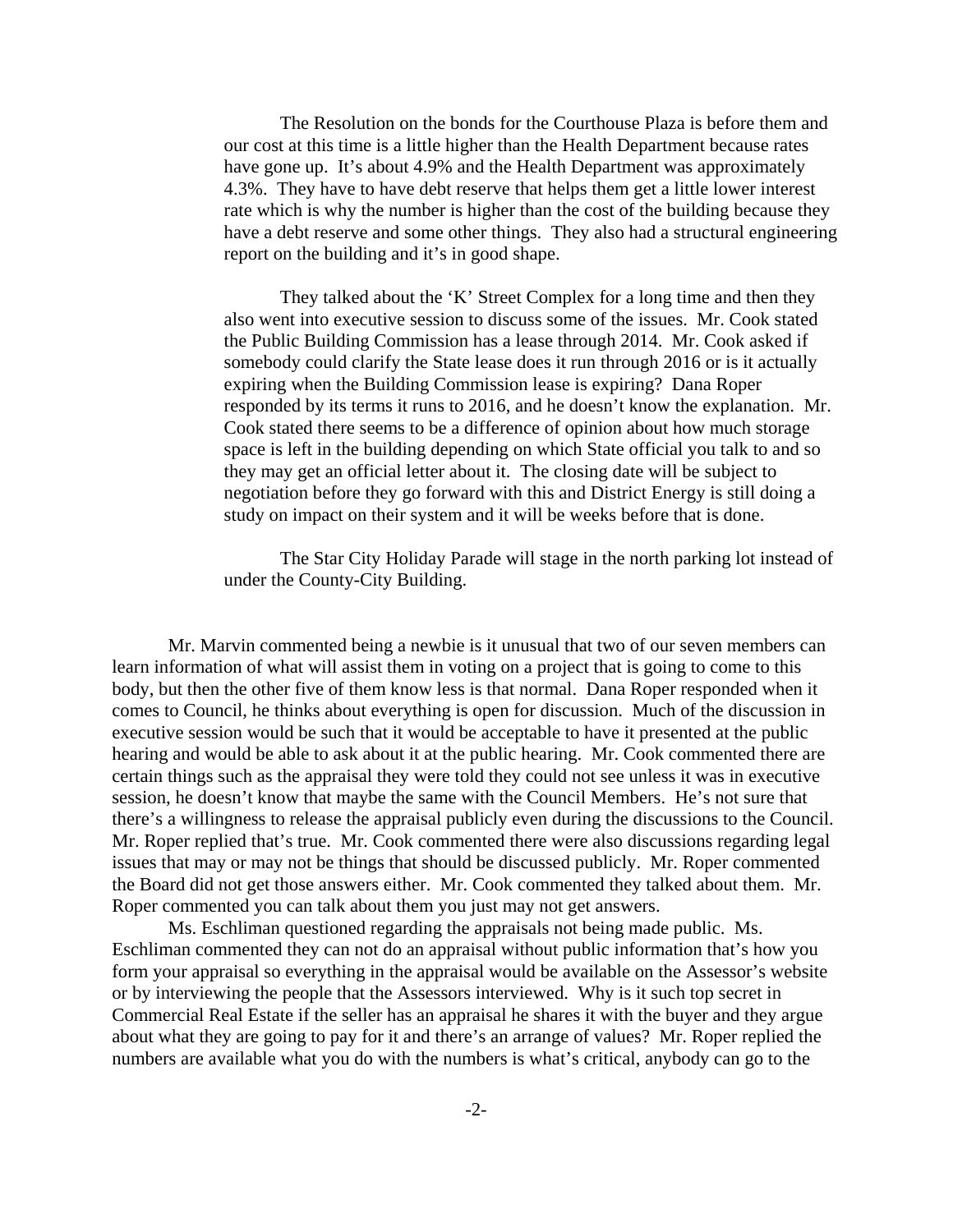website and can make an appraisal. Mr. Roper stated when they are involved with acquiring property or selling property there is a possibility that it is going to result in litigation. When they go out and condemn property they go to a Board of Appraisers and then when we go to District Court for us to hand over our appraisals to the other side and let them work off of them and develop strategies to counteract our appraisal rather than going out and doing their own and we've mutually exchanged them at some point in time we have to fight this fight with one arm tied behind our back and we're not willing to do that. Mr. Camp commented the fact they spent our longest meeting they have ever had to his knowledge would tell you that there were a number of questions. Ms. McRoy asked Mr. Roper if Council could go into an executive session and hear the same presentation the Commission heard? Mr. Roper answered yes. Ms. McRoy commented and hear the same information that Jon (Camp) and Jonathan (Cook) heard. Mr. Roper commented well and Mark Bowen commented or close to it. Ms. McRoy commented there's a reason why Jon and Jonathan represent the Council on that board. Mr. Svoboda questioned how does that fit, normally it would just be litigation or Personnel matters that would allow them to go into executive session. Mr. Roper replied this is Real Estate, acquisition or selling than it's alright if Council wanted to have an executive session. Mr. Svoboda noted okay that would be up to the Council members if they want to call an executive session.

- 2. **Multicultural Advisory Committee Meeting** (McRoy) No Report Ms. McRoy stated she did not attend the meeting because she was at the "M" Class meeting.
- 3. **Board of Health Meeting** (Svoboda) Mr. Svoboda reported they had with unanimous vote the Land Use Planning Task Forces Pedestrian Standard Recommendations that will becoming. Noting, he does not know if that actually comes to Council or if it is just a policy issue. Ann Harrell stated she thinks it comes in the form of an ordinance, but she will check on it.

They were updated on the Avian Flu and what Lincoln and Lancaster County are doing and so they are running scenarios right now.

### **OTHER MEETINGS REPORTS: - NONE**

### **III. APPOINTMENTS/REAPPOINTMENTS -** Rick Hoppe had none to report.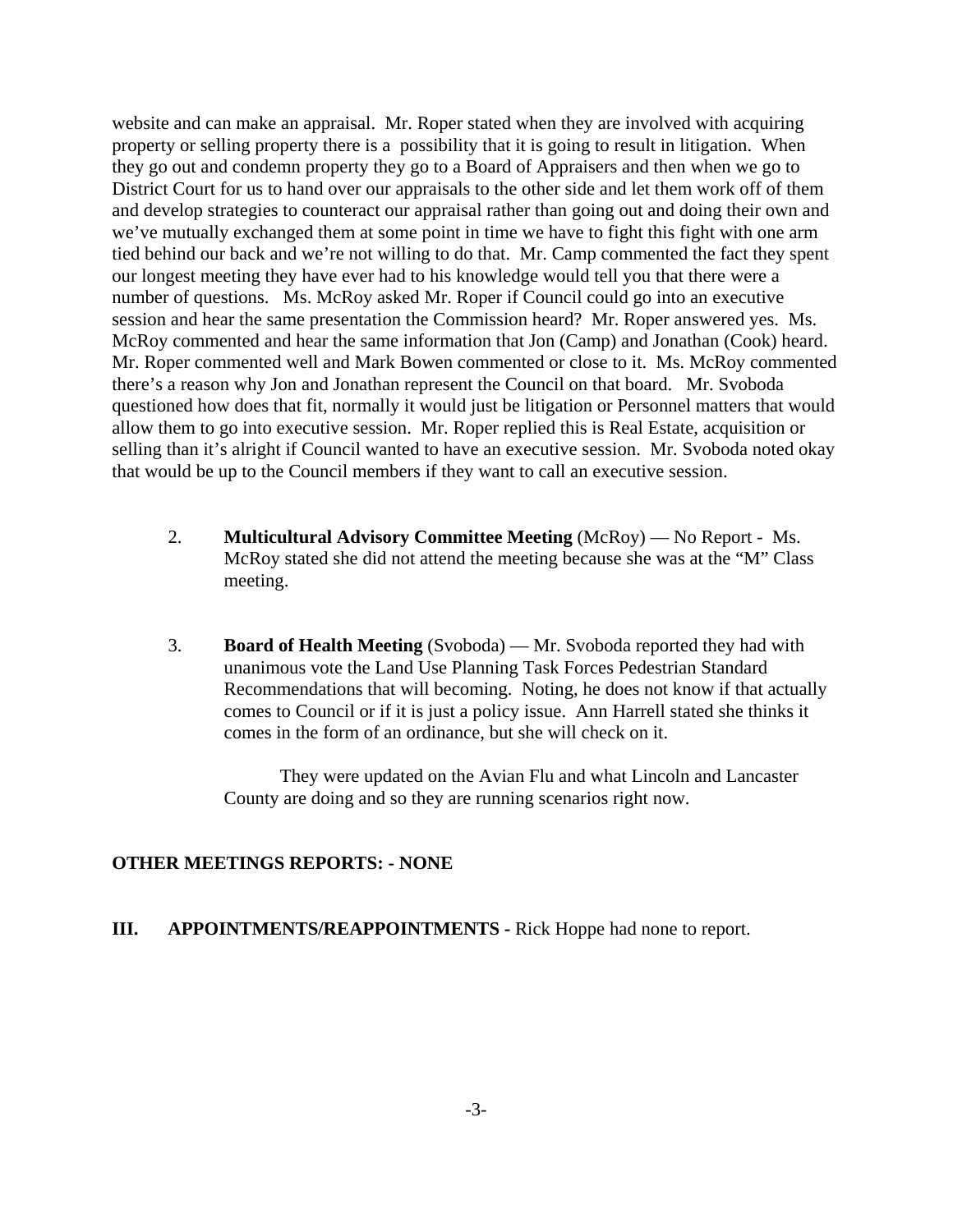### **IV. REQUESTS OF COUNCIL FROM MAYOR -**

#### **MARK BOWEN -**

Mark Bowen noted on their Agenda today they have the Triplets again and Marc Wullschleger (Urban Development Director) will be there for the public hearing portion.

Mr. Bowen noted at the beginning of the Council Meeting is the Mayor's presentation on the pedestrian bridge naming for Mr. Doug Bereuter and he will be at the meeting.

For the Board of League of Municipalities on Legislative issues, the three primary issues for the City - 1.) The change in the gas tax formulate or to increase money back to municipalities for roads - 2.) Stormwater Utility which is an ongoing effort, it does widen somewhat because (inaudible ) told that they have a mandatory requirement now by the State - 3.) The Constitutional Amendment for the Community Health Endowment to be able to invest a little bit more widely.

There was a Charter Review Commission hearing held last week. Dana Roper reported that the Finance Department would like to amend the Charter. Right now the Charter says that they pay by warrants and they would like to add the word checks or warrants to the Charter for fraud purposes. There have been situations around the State, he thinks next door actually in the Corrections Department where there have been problems with fraudulent warrants and they would prefer to issue checks. Mr. Roper commented when you get paid... if your not on direct deposit you get a warrant, not a check, and the warrant is drawn on the City itself as opposed to the bank. The Finance Department has fraud concerns and would like to add that language to the Charter, the Commission reviewed it and will forward that recommendation, so that will be coming to Council to put on the ballot at a regular election. Mr. Roper commented they have not experienced it yet, but other governments around the State have.

Mr. Bowen stated he would like to know if the Council could meet Wednesday afternoon on December  $14<sup>th</sup>$ , or anytime on Thursday, December  $15<sup>th</sup>$ , or anytime on Friday, December  $16<sup>th</sup>$ for the Budget Retreat which they will need about three hours. Following discussion, Council agreed on Wednesday, December  $14<sup>th</sup>$  from 2:00 p.m. to 5:00 p.m. and located to be announced.

#### **ANN HARRELL - NO FURTHER COMMENTS**

### **RICK HOPPE - NO FURTHER COMMENTS**

#### **DANA ROPER, CITY ATTORNEY - NO FURTHER COMMENTS**